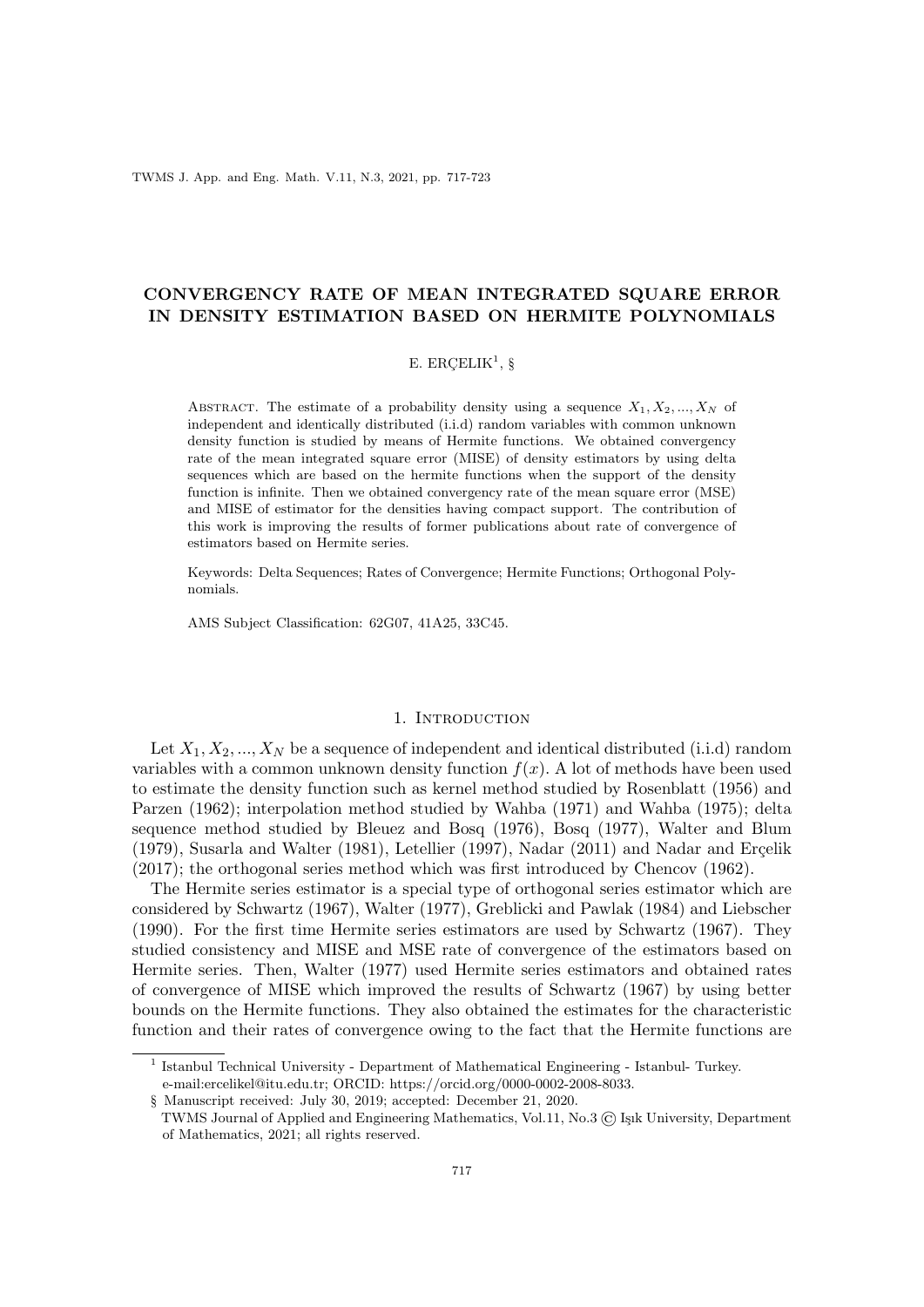eigenfunctions of the Fourier transform. Later, Greblicki and Pawlak (1984) investigated the estimate of a density and its derivatives using the orthogonal Hermite series. They obtained better results than former studies about convergence rate of MISE as well as the uniform convergence in the MSE. Also, when the density is not continuous, the behavior of Hermite series estimators are studied and assertions about MSE, MISE and asymptotic normality are given in the paper of Liebscher (1990).

Hermite polynomials are encountered in a wide variety of applications in the mathematical statistics, mathematical physics, and mechanics. They appear in the problems of the integration of Laplace equation and Helmholtz equation in parabolic coordinates (see Lebedev, 1965). Also, eigensolution of the quantum harmonic oscillator contains Hermite polynomials. Moreover, Hermite functions are useful in applied work involving nonparametric techniques. (see Jones and Silverman, 1989). They are much faster to calculate than kernel density estimators for large N. The calculations are only based on the recurrence relations for the Hermite functions.

In this paper, we used delta sequence density estimation method based on Hermite polynomials for an unknown density function  $f$ . We obtain the convergency rate of the MISE of a density estimator based on Hermite polynomials for density function with infinite support and having rth derivative. Moreover, the convergency rate of the MISE and MSE of density estimator are studied for the densities which have compact support. The contribution of this work is improving the results of former studies about the rate of convergence of estimators based on Hermite series by using certain delta sequence method.

In section 2, standard properties and some preliminary results of the Hermite functions are given. Then, the rate of convergency of MISE is obtained for the densities having infinite support. In section 3, the convergency rate of MSE and MISE are derived for densities having compact support. Finally, Section 4 is devoted to conclusions.

#### 2. Density Estimation Using Delta Sequence Based on Hermite Polynomials

The Hermite orthonormal system over the real line  $R$  given by

$$
h_k(x) = \left(2^k k! \pi^{\frac{1}{2}}\right)^{-\frac{1}{2}} H_k(x) e^{-\frac{x^2}{2}}, \quad k = 0, 1, 2, \dots
$$

where

$$
H_k(x) = (-1)^k e^{x^2} \left(\frac{d^k}{dx^k}\right) e^{-x^2}
$$

is the kth Hermite polynomial.

It is known that the normalized Hermite functions  $\{h_k\}$  are the complete orthonormal system in  $L_2(-\infty, \infty)$  and they satisfy the recurrence formulas

$$
xh_k = \left(\frac{k}{2}\right)^{\frac{1}{2}}h_{k-1} + \left(\frac{k+1}{2}\right)^{\frac{1}{2}}h_{k+1}, \quad k = 1, 2, \dots
$$

and

$$
\frac{d}{dx}h_k = \left(\frac{k}{2}\right)^{\frac{1}{2}}h_{k-1} - \left(\frac{k+1}{2}\right)^{\frac{1}{2}}h_{k+1}, \quad k = 1, 2, \dots
$$

and satisfy the following inequalities (Szegö,  $1939$ );

$$
|h_k(x)| \le \frac{c_1}{(k+1)^{1/12}}, \quad x \in (-\infty, \infty), \quad k = 0, 1, 2... \tag{1}
$$

and

$$
|h_k(x)| \le \frac{c_2}{(k+1)^{1/4}}, \quad x \in (-a, a), \quad k = 0, 1, 2... \tag{2}
$$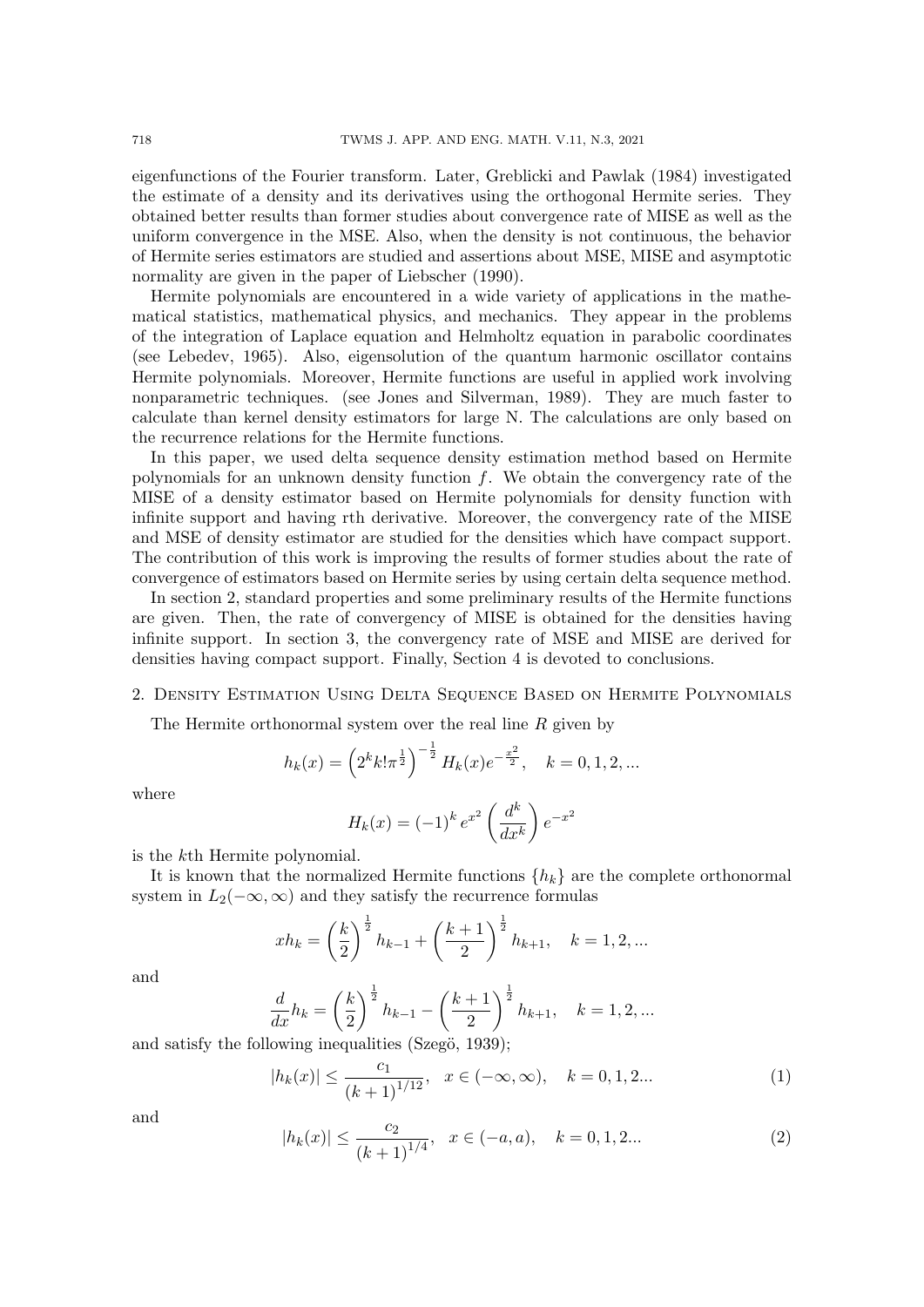where  $a$  is any nonnegative integer and the constants  $c_1$  and  $c_2$  are independent of  $x$  and k.

Let  $X_1, X_2, ..., X_N$  be a sequence of i.i.d. random variables with unknown density function  $f(x)$ . Then, an unknown density function f can be written by means of the Hermite series

$$
f(x) = \sum_{k=0}^{\infty} a_k h_k(x)
$$

with the Hermite coefficients defined by

$$
a_k = \int f(x)h_k(x)dx.
$$

Throughout this chapter, we shall assume that  $f(x)$  is square integrable and we use c or  $c_i$ ,  $i = 1, 2, ..., m$  for any positive constant, independent of f. Now, by using Hermite polynomials delta sequence density estimator can be defined as

$$
\hat{f}_{N,n}(x) = \frac{1}{N} \sum_{i=1}^{N} \delta_n(x, X_i)
$$
\n(3)

where

$$
\delta_n(x, X_i) = \sum_{k=0}^n \frac{H_k(x)e^{-\frac{x^2}{2}}}{\left(2^k k! \pi^{\frac{1}{2}}\right)^{\frac{1}{2}}} \frac{H_k(X_i)e^{-\frac{x^2}{2}}}{\left(2^k k! \pi^{\frac{1}{2}}\right)^{\frac{1}{2}}} = \sum_{k=0}^n h_k(x)h_k(X_i).
$$

Since orthogonal series density estimate can take negative values, then it is proposed that density estimate at x is the max  $\left[0, \hat{f}_{N,n}(x)\right]$ . For the discussion of the MISE and MSE, following two lemmas, proved by Schwartz  $(1967)$ , are necessary.

**Lemma 2.1.** Assume that the function  $(x - \frac{d}{dx})^r f \in L_2(-\infty, \infty)$  for some integer  $r > 0$ . Then the coefficients  $a_k$ ,  $k = 1, 2, ...$  satisfy the bound

$$
|a_k| \le \frac{c_3}{(2k)^{\frac{r}{2}}}
$$

where  $c_3$  is the  $L_2$  norm of  $\left(x - \frac{d}{dx}\right)^r f$ .

**Lemma 2.2.** Let  $f(x)$  be continuous, of bounded variation,  $L_1$  and  $L_2$  in  $(-\infty, \infty)$ . Then, the series in

$$
f(x) = \sum_{k=0}^{\infty} a_k h_k(x)
$$

converges uniformly in any interval interior to  $(-\infty, \infty)$ .

2.1. Convergency rate of MISE of estimators for densities having infinite support.

**Theorem 2.1.** Let  $\left(x - \frac{d}{dx}\right)^j f \in L_2(-\infty, \infty)$  for  $j = 1, 2, ..., r$ ; then the MISE rate of (3) satisfies

$$
MISE(\widehat{f}_{N,n}(x)) = O\left(N^{-\frac{12r}{6r+23}}\right).
$$

Proof. First, lets investigate the integrated variance term

$$
N\int_{-\infty}^{\infty}var(\widehat{f}_{N,n}(x))dx = \int_{-\infty}^{\infty}\left\{\int_{-\infty}^{\infty}\delta_n^2(x,t)f(t)dt - \left(\int_{-\infty}^{\infty}\delta_n(x,t)f(t)dt\right)^2\right\}dx
$$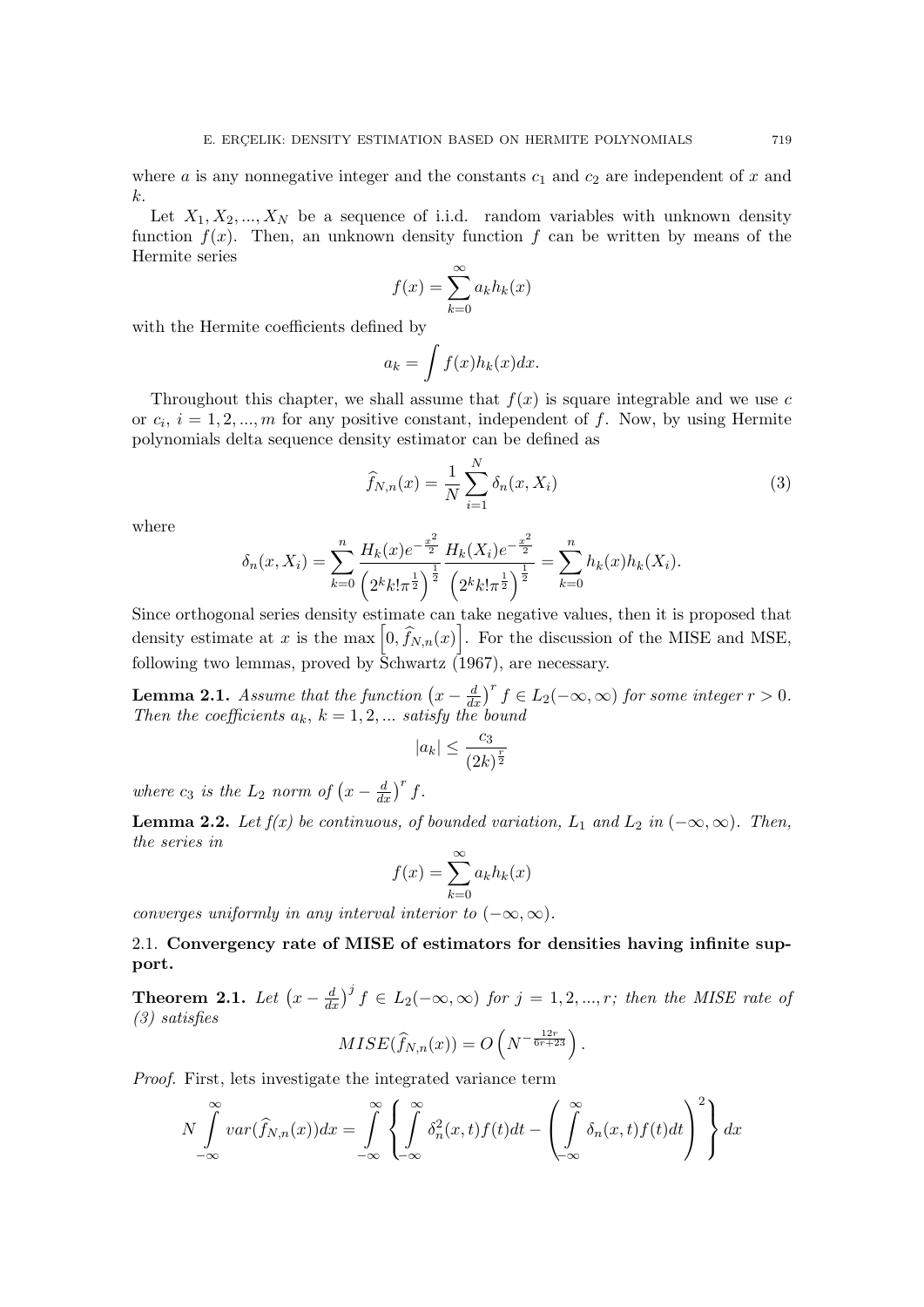it is sufficient to investigate the rate of grows of  $\int \int \delta_n^2(x,t)f(t)dtdx$ .

$$
\int_{-\infty}^{\infty} \int_{-\infty}^{\infty} \delta_n^2(x, t) f(t) dt dx = \int_{-\infty}^{\infty} \int_{-\infty}^{\infty} \left( \sum_{k=0}^n h_k(x) h_k(t) \right)^2 f(t) dt dx
$$
  
\n
$$
\leq \int_{-\infty}^{\infty} \int_{-\infty}^{\infty} \left( \sum_{k=0}^n h_k^2(x) \sum_{k=0}^n h_k^2(t) \right) f(t) dt dx
$$
  
\n
$$
= \int_{-\infty}^{\infty} \sum_{k=0}^n h_k^2(x) dx \int_{-\infty}^{\infty} \sum_{k=0}^n h_k^2(t) f(t) dt
$$
  
\n
$$
\leq \int_{-\infty}^{\infty} \sum_{k=0}^n h_k^2(x) dx \sum_{k=0}^n \frac{1}{(k+1)^{\frac{1}{12}}} \int_{-\infty}^{\infty} h_k(t) f(t) dt
$$

From Lemma 1, it can be deduced that

$$
|a_k| \le \frac{c}{(2k+2)^{r/2}}, \quad k = 0, 1, 2, ...
$$

Since

$$
\int_{-\infty}^{\infty} e^{-x^2} H_k^2(x) dx = \sqrt{\pi} 2^n n!
$$

and using above bound, an order for the integrated variance term can be obtained as

$$
\int_{-\infty}^{\infty} var\left(\hat{f}_{N,n}(x)\right) dx = O\left(\frac{n^{\frac{23-6r}{12}}}{N}\right)
$$
\n(4)

Now, the squared bias term can be written as

$$
Bias^2\left(\hat{f}_{N,n}(x)\right) = \left\{\int_{-\infty}^{\infty} \delta_n(x,t)f(t)dt - f(x)\right\}^2
$$

$$
= \left\{\int_{-\infty}^{\infty} \sum_{k=0}^n h_k(x)h_k(t)f(t)dt - \sum_{k=0}^{\infty} a_k h_k(x)\right\}^2
$$

$$
= \left\{\sum_{k=n+1}^{\infty} a_k h_k(x)\right\}^2
$$

since Hermite functions are orthonormal in  $L_2$ , then the integrated squared bias is written as follows

$$
\int_{-\infty}^{\infty} Bias^2\left(\widehat{f}_{N,n}(x)\right) = \sum_{k=n+1}^{\infty} a_k^2
$$

In order to find a bound for integrated squared bias, the inequality  $a_k^2 \leq k^{-r} b_{k+r}^2$  is used which is derived by Walter (1977) under the condition  $(x - d/dx)^{r} f(x)$ . Where  $b_{k}$  is the kth coefficients of the expansion of  $\left(x - \frac{d}{dx}\right)^r f$  in the Hermite series and the series  $\sum b_k^2$  converges. So, by virtue of the result of Walter (1977),

$$
\int_{-\infty}^{\infty} Bias^2\left(\widehat{f}_{N,n}(x)\right) = \sum_{k=n+1}^{\infty} a_k^2 = O(n^{-r}).\tag{5}
$$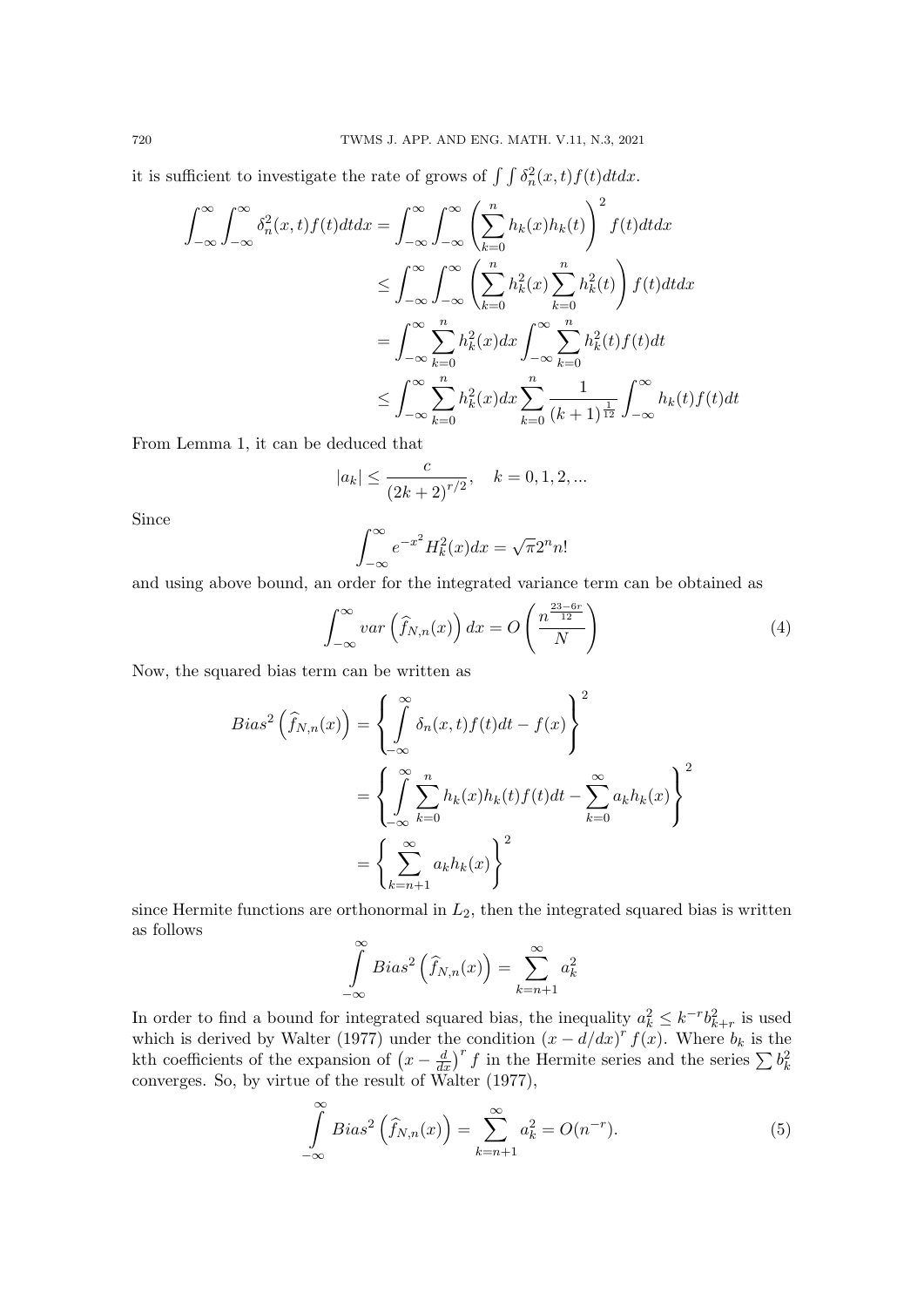Since MISE can be expressed as the sum of integrated squared bias and integrated variance, by combining  $(4)$  and  $(5)$ 

$$
MISE(\widehat{f}_{N,n}(x)) = O\left(N^{\frac{-12r}{6r+23}}\right).
$$

 $\Box$ 

Remark 2.1. Hermite series method was used by Schwartz (1967) and Walter (1977) and the convergency rate of MISE of the density estimator was obtained as  $O(N^{-\frac{(r-1)}{r}})$  in paper of Schwartz (1967) and for the estimate of the pth derivative and assuming that the density has r derivatives where  $0 \leq p < r$ , the MISE rate obtained as  $O(N^{-\frac{6(r-p)-5}{6r}})$  by Walter (1977). Note that, for comparison reasons take  $p = 0$  for the proposed estimator and also for the estimator used by Schwartz (1967). The hypothesis are the same but faster result are obtained using delta sequence method.

**Remark 2.2.** For  $r > 2$ , the rate of convergency of MISE is better than  $O(N^{-\frac{2(r-p)}{2r+1}})$ which was obtained by Greblicki and Pawlak (1984).

2.2. Convergency Rate of MSE and MISE of Estimators for Densities Having Compact Support. In this subsection, the rate of convergence of MSE and MISE of an estimator of densities having compact support and based on Hermite functions are investigated. Since the density function has compact support then the hypothesis weaken a little.

**Theorem 2.2.** Let f have compact support and suppose  $\left(\frac{d}{dx}\right)^j f \in L_2$  for  $j = 1, 2, ..., r$ ; then the MSE of the estimate (3) satisfies

$$
MSE(\widehat{f}_{N,n}(x)) = O(N^{-\frac{2r+1}{2r+2}})
$$

Proof. First, lets obtain bound for delta sequence by using (2)

$$
|\delta_n(x,t)| = \left| \sum_{k=0}^n h_k(x) h_k(t) \right| \le \sum_{k=0}^n |h_k(x)| |h_k(t)| \le \sum_{k=0}^n \frac{1}{(1+k)^{1/2}} \tag{6}
$$

If a convenient integral is used as the upper bound for the (6), then

$$
|\delta_n(x,t)| = O\left(n^{1/2}\right) \tag{7}
$$

For the variance term, since  $\int \delta_m(x, t) f(t) dt \le ||f||_{\infty}$ 

$$
Var(\widehat{f}_{N,n}(x)) \le \frac{1}{N} \int \delta_n^2(x,t) f(t) dt \le \frac{c_4}{N} \sup |\delta_n(x,t)| \le c_5 \frac{n^{1/2}}{N}.
$$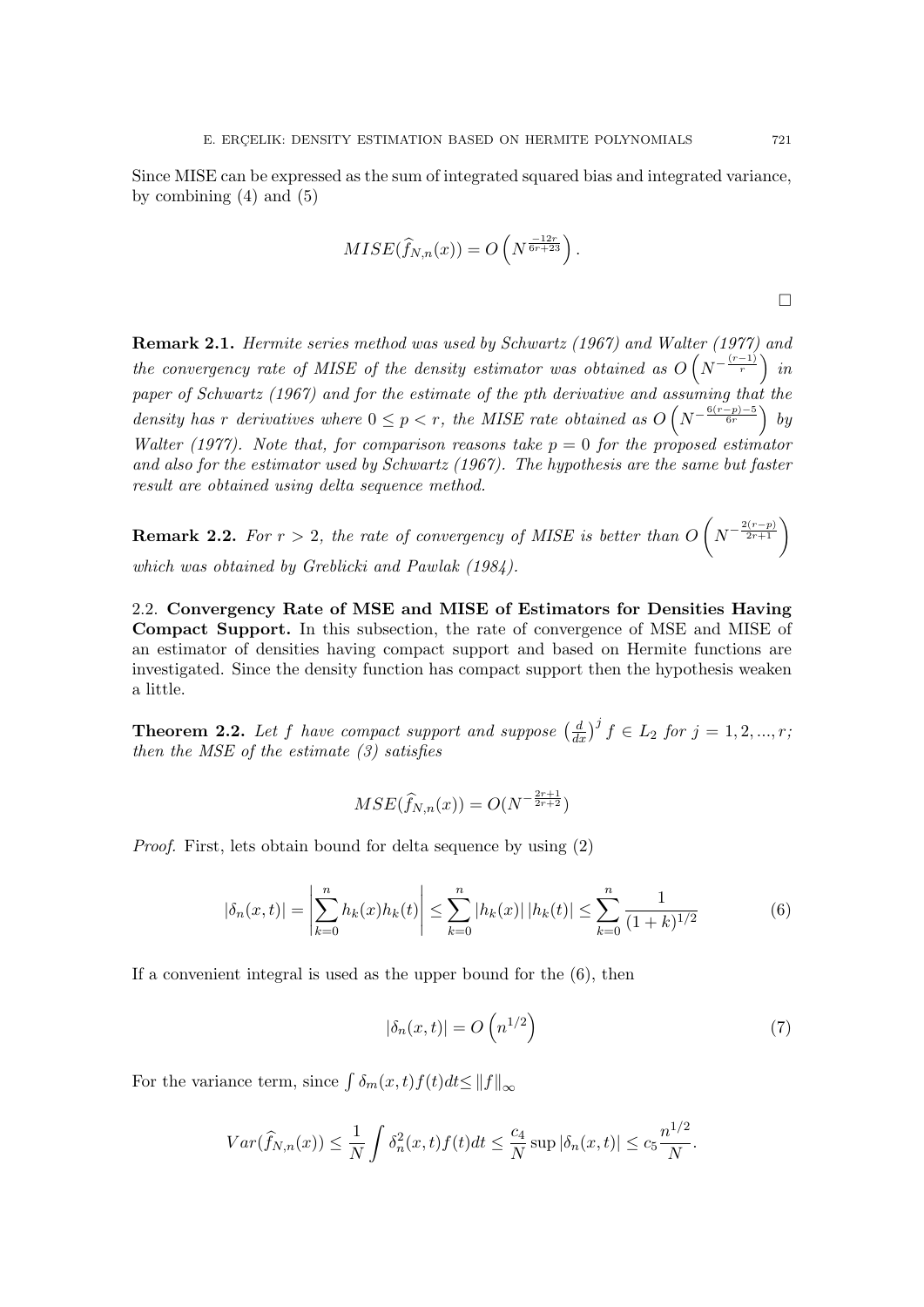The bias term can be written as

$$
bias^{2}(\widehat{f}_{N,n}(x)) = \left(\int \delta_{n}(x,t)f(t)dt - f(x)\right)^{2}
$$
  
= 
$$
\left(\int \sum_{k=0}^{n} h_{k}(x)h_{k}(t)f(t)dt - \sum_{k=0}^{\infty} a_{k}h_{k}(x)\right)^{2} = \left(\sum_{k=n+1}^{\infty} a_{k}h_{k}(x)\right)^{2}
$$
  

$$
\leq \left(\sum_{k=n+1}^{\infty} b_{k+r} \frac{1}{(2k)^{\frac{r}{2}}}\frac{1}{(k+1)^{\frac{1}{4}}}\right)^{2} \leq \left(\sum_{k=n+1}^{\infty} b_{k+r}k^{\frac{-2r-1}{4}}\right)^{2}
$$
  

$$
\leq \left((n+1)^{-\frac{2r+1}{4}}\sum_{k=n+1+r}^{\infty} b_{k}\right)^{2}
$$

Note that, since f has compact support and  $D^r f \in L^2$ ,  $x^p D^s f \in L^2$  for all integers  $p \geq 0$  and  $0 \leq s \leq r$ . So, it follows that  $(x - D)^r f \in L^2$ . Then, the bounds for  $a_k^2$ obtained by Walter (1977) can be used to obtain an order for the squared bias term

$$
bias^{2}(\widehat{f}_{N,n}(x)) = O(n^{-\frac{2r+1}{2}}).
$$

So, MSE is

$$
MSE(\widehat{f}_{N,n}(x)) = O\left(\frac{n^{\frac{1}{2}}}{N} + \frac{1}{n^{\frac{2r+1}{2}}}\right).
$$

If  $n = N^{\frac{1}{r+1}}$  is chosen, then the MSE rate of estimator based on Hermite functions is obtained as below  $2r+1$ 

$$
MSE(\widehat{f}_{N,n}(x)) = O(N^{-\frac{2r+1}{2r+2}})
$$

**Theorem 2.3.** Let f have compact support and suppose  $\left(\frac{d}{dx}\right)^j f \in L_2$  for  $j = 1, 2, ..., r$ ; then the MISE of the estimate  $(3)$  satisfies

$$
MISE(\widehat{f}_{N,n}(x)) = O(N^{-\frac{2r+1}{2r+2}}).
$$

Proof. The proof is similar to earlier one. Notice that the bounds of delta sequence in (7) is used for the integrated variance term.

Remark 2.3. The rates obtained in this study are better than those reported by Walter (1977) for the densities having compact support. Moreover, the rates of convergence obtained in this work is also better than those suggested by Letellier (1997) who used delta sequence method to obtain rate of convergence of estimator based on Jacobi polynomials. It is reported that, the convergency rate of MISE and MSE as  $O(N^{-\frac{1}{3}})$  by Letellier (1997). They are considerably slower than the rates obtained in this study.

#### 3. Conclusions

In this study, for densities which have r derivatives, we obtained convergency rate of the MISE of estimators of densities with infinite support by using delta sequences which are based on the hermite functions. Then, we obtained convergency rate of the MSE and MISE of estimator for the densities having compact support. By using delta sequence method, we improve the results of Schwartz (1967) and Walter (1977). Also, we extend the conclusions of Schwartz (1967) to the case  $r = 1$ . Moreover, for  $r > 2$ , the rate of MISE for densities having infinite support obtained in this study is better than the